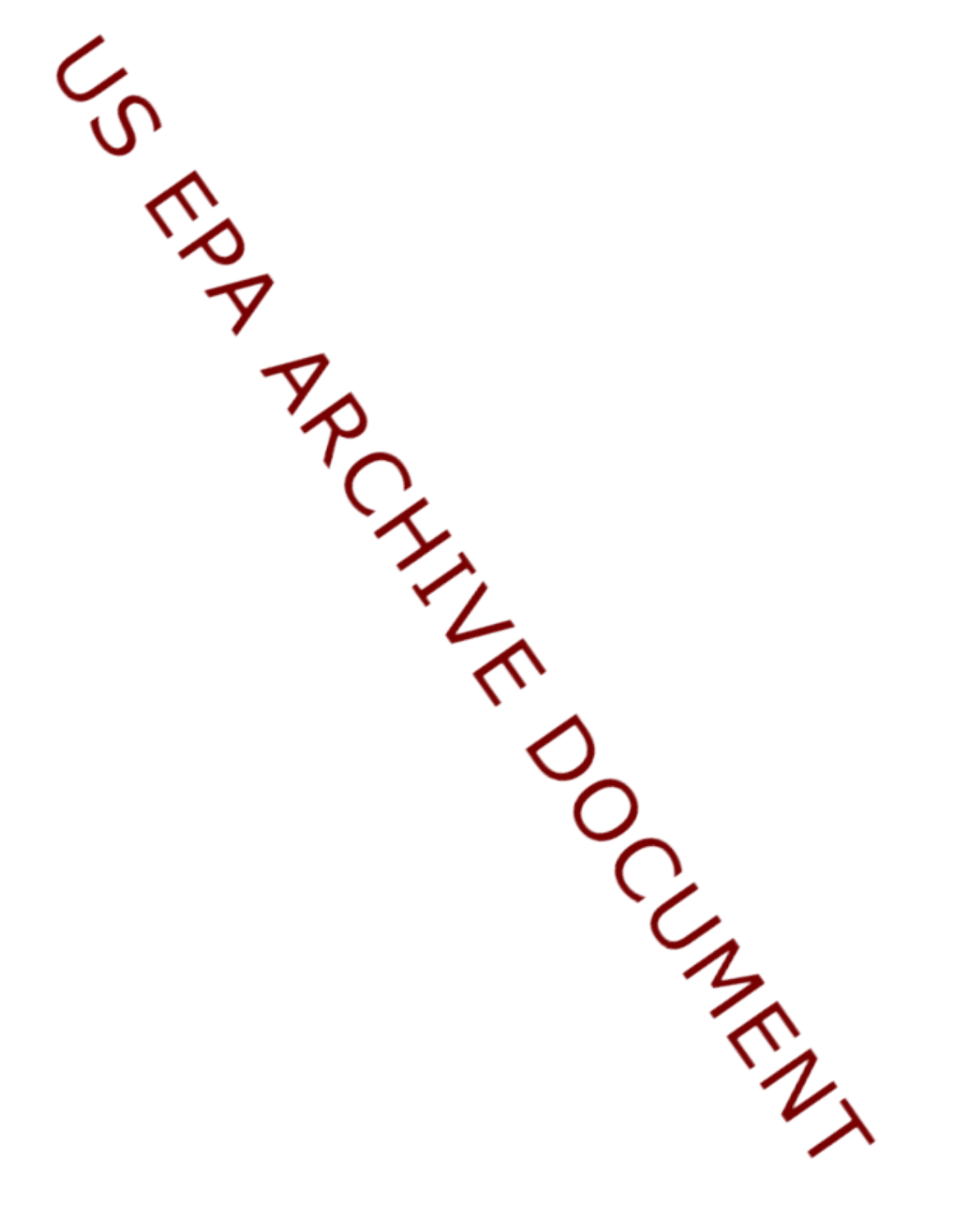# **THE ENVIRONMENTAL TECHNOLOGY VERIFICATION**







# **ETV Joint Verification Statement**

| <b>TECHNOLOGY TYPE:</b>              | <b>AMBIENT AMMONIA MONITOR</b>                                                                            |  |
|--------------------------------------|-----------------------------------------------------------------------------------------------------------|--|
| <b>APPLICATION:</b>                  | <b>MEASURING AMMONIA EMISSIONS AT ANIMAL</b><br><b>FEEDING OPERATIONS</b>                                 |  |
|                                      | TECHNOLOGY NAME: TGA310 Ammonia Analyzer                                                                  |  |
| <b>COMPANY:</b>                      | <b>Omnisens SA</b>                                                                                        |  |
| <b>ADDRESS:</b>                      | Parc Scientifique d'Ecublens PHONE: +41 216938486<br>1015 Lausanne<br>+41 12742031<br>FAX:<br>Switzerland |  |
| <b>WEB SITE:</b><br>$E\text{-}MAIL:$ | http://www.omnisens.ch/<br>info@omnisens.ch                                                               |  |

The U.S. Environmental Protection Agency (EPA) supports the Environmental Technology Verification (ETV) Program to facilitate the deployment of innovative or improved environmental technologies through performance verification and dissemination of information. The goal of the ETV Program is to further environmental protection by accelerating the acceptance and use of improved and cost-effective technologies. ETV seeks to achieve this goal by providing high-quality, peer-reviewed data on technology performance to those involved in the design, distribution, financing, permitting, purchase, and use of environmental technologies. Information and ETV documents are available at www.epa.gov/etv.

ETV works in partnership with recognized standards and testing organizations, with stakeholder groups (consisting of buyers, vendor organizations, and permitters), and with individual technology developers. The program evaluates the performance of innovative technologies by developing test plans that are responsive to the needs of stakeholders, conducting field or laboratory tests (as appropriate), collecting and analyzing data, and preparing peer-reviewed reports. All evaluations are conducted in accordance with rigorous quality assurance (QA) protocols to ensure that data of known and adequate quality are generated and that the results are defensible.

The Advanced Monitoring Systems (AMS) Center, one of seven technology areas under ETV, is operated by Battelle in cooperation with EPA's National Exposure Research Laboratory. In collaboration with the U.S. Department of Agriculture, the AMS Center has recently evaluated the performance of ambient ammonia  $(NH_3)$ monitors to measure NH<sub>3</sub> emissions. This verification statement provides a summary of the test results for the Omnisens TGA300 Series Model TGA310 NH<sub>3</sub> analyzer.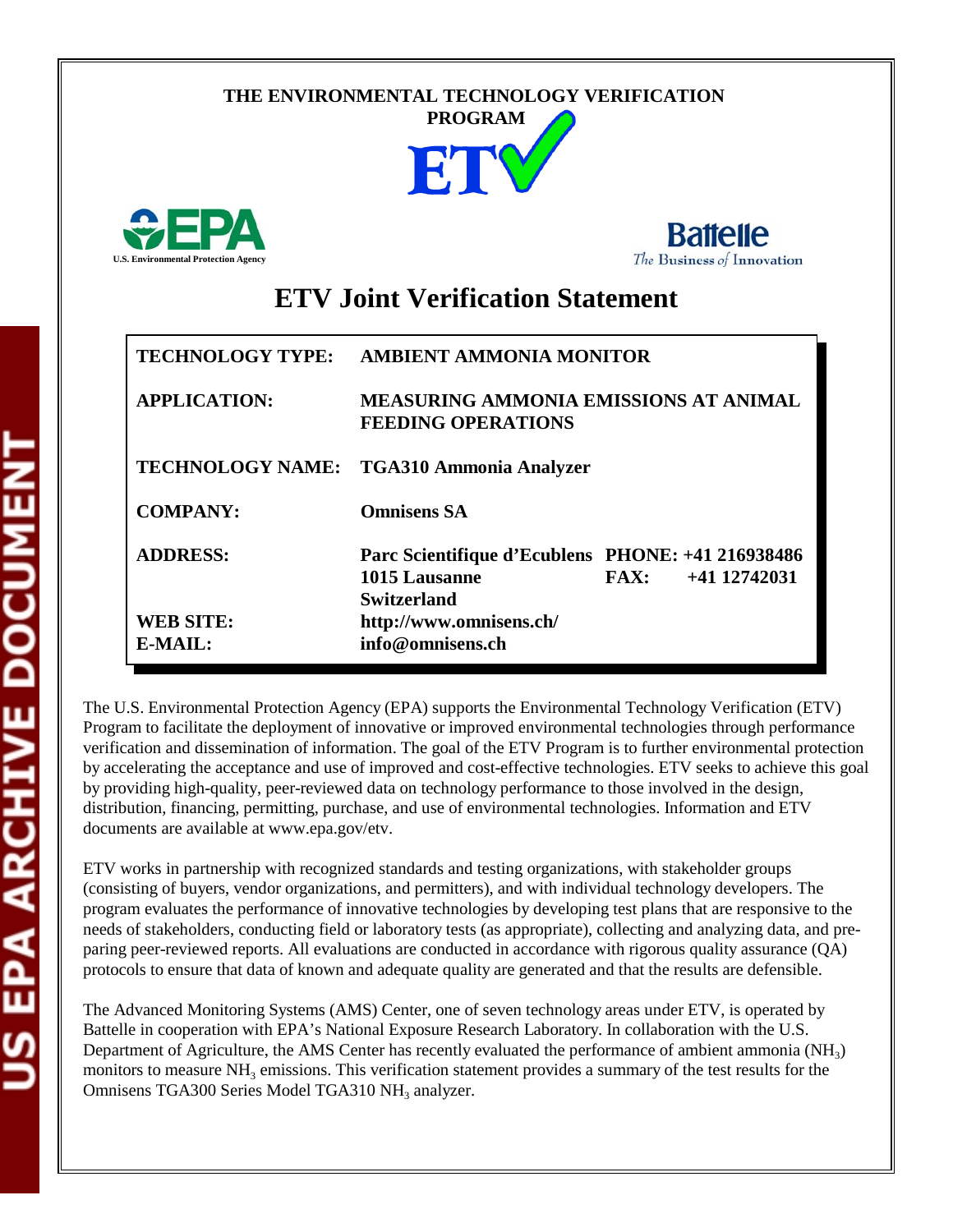### **VERIFICATION TEST DESCRIPTION**

The objective of this verification test was to evaluate the TGA310's performance in measuring gaseous  $NH_3$  in ambient air at two animal feeding operations. The verification test was conducted in two phases, each at separate animal feeding operations; the TGA310 was not available for testing during Phase I and was tested at only one animal feeding operation during Phase II. The second phase of testing was conducted between October 20 and November 14, 2003, at a cattle feedlot in Carroll, Iowa. These sites were selected to provide realistic testing conditions and were expected to exhibit a wide range of  $NH<sub>3</sub>$  concentrations during the test periods. The verification test was designed to evaluate relative accuracy (RA), linearity, precision, response time, calibration and zero drift, interference effects, comparability, ease of use, and data completeness.

During Phase II of the verification test, the TGA310 response to a series of  $NH_3$  gas standards of known concentration was used to quantify RA, linearity, precision, and calibration/zero drift.  $NH<sub>3</sub>$  gas standards ranging from 0 to 2,000 parts per billion (ppb)  $NH_3$  were delivered during Phase II. The TGA310 response time, the time to reach 95% of the change in the stable signal, was also assessed during the delivery of the gas standards. Interference effects were quantified from the TGA310 response to various chemical species that may be present at animal feeding operations; the potential interferent gases were delivered both in the presence and absence of  $NH<sub>3</sub>$ . The TGA310 continuous response to ambient air also was evaluated during Phase II as the comparability to simultaneous determinations by a time-integrated ambient  $NH<sub>3</sub>$  reference method (acid-coated denuders). Comparisons were made with reference samples that were collected on a five-per-day schedule for periods of between 2 to 12 hours for approximately 10 days during each phase, based on procedures in EPA Method IO-4.2.

QA oversight of verification testing was provided by Battelle and EPA. Battelle QA staff conducted a technical systems audit, a performance evaluation audit, and a data quality audit of 10% of the test data. This verification statement, the full report on which it is based, and the test/QA plan for this verification test are all available at www.epa.gov/etv/centers/certer1.html.

## **TECHNOLOGY DESCRIPTION**

The following description of the TGA310 was provided by the vendor and does not represent verified information.

The TGA310 is a trace gas analyzer that uses photoacoustic spectroscopy to measure  $NH<sub>3</sub>$  concentrations in the atmosphere. In photoacoustic spectroscopy, absorbed infrared energy generates a temperature increase and an associated pressure increase, resulting in an acoustic wave that can be detected with a microphone. Sound intensity is directly proportional to the gas concentration. The amount of absorbed energy is determined by measuring the photoacoustic signal. In the TGA310, the light from a modulated carbon dioxide laser, with a wavelength coinciding with the wavelength of NH<sub>3</sub>, travels through a photoacoustic sensing cell, through which ambient  $NH<sub>3</sub>$  is continuously sampled. The TGA310 has a 0.1-ppb detection limit and allows real-time continuous detection. Monitoring is possible at air flow rates up to 5 liters per minute (Lpm). The TGA310 features a graphical user interface. A built-in personal computer (PC) incorporates a touch-screen display, and the measured  $NH<sub>3</sub>$  concentration is highlighted on a real-time basis. The evolution of  $NH<sub>3</sub>$  concentration is displayed on a chart and can be checked at any time for long-term trends analysis. The user gets an immediate view of the trend by checking the displayed concentration curves. Measurement data are automatically stored in a designated file, allowing unattended measurements. Historical data can be retrieved remotely from the disk for data analysis. Calibration data are stored on the built-in disk drive, and default values can be retrieved at any time. Events such as run up and run down times, alarms, system messages, and setup modifications are stored in a log file. The TGA310 requires 600 Watts of power from 110/230 volts alternating current. Its dimensions are 600 millimeters (mm) by 600 mm by 210 mm, excluding the PC, and it weighs less than 70 kilograms. The TGA310 costs \$42,000.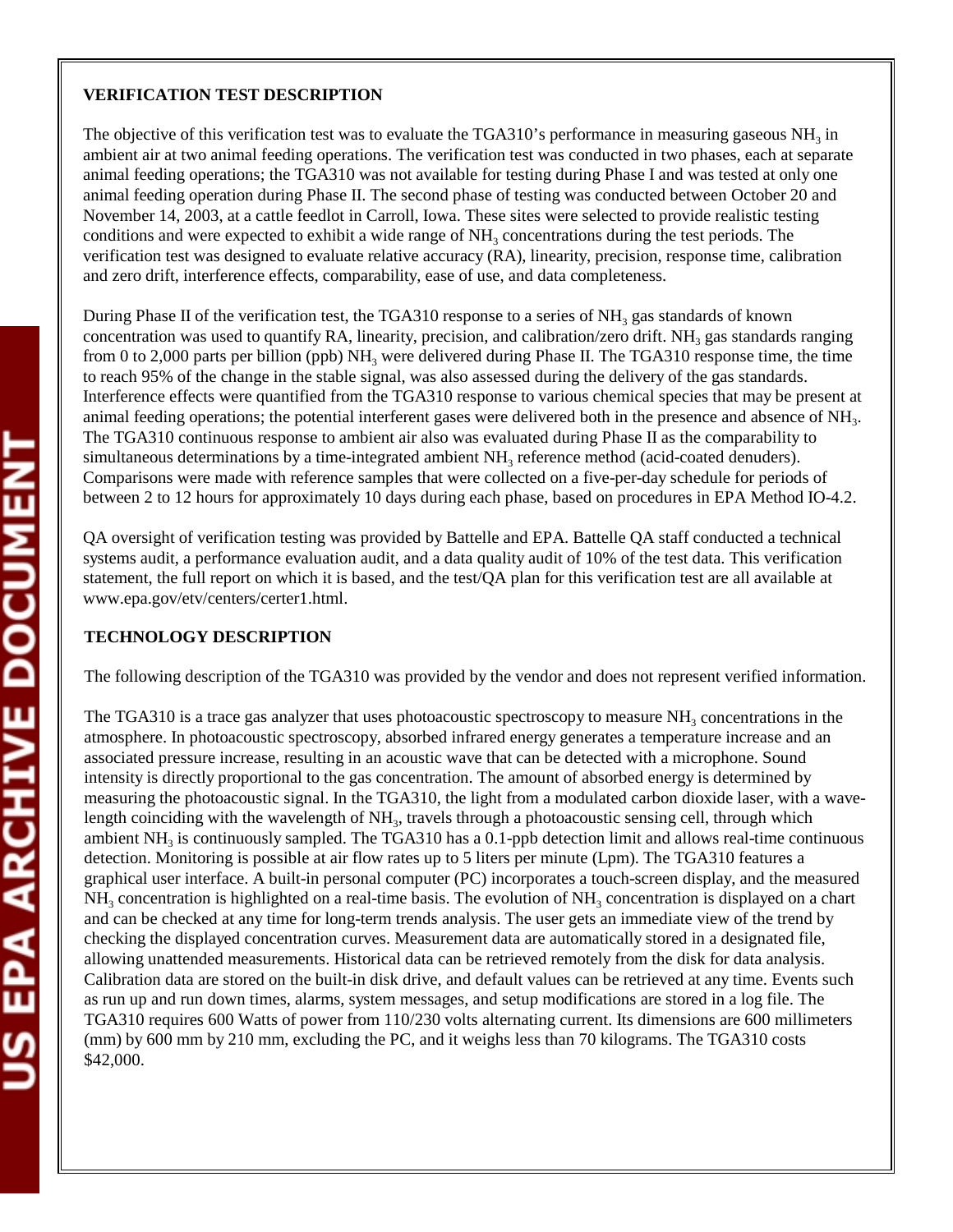#### **VERIFICATION OF PERFORMANCE**

The performance of the TGA310 was evaluated during Phase II of this verification test. The TGA310 was installed inside a temperature-regulated instrument trailer, with a Teflon tube used to draw the outside air into the TGA310 inlet. The following presents a summary of the performance of the TGA310 during this verification test. During testing, the TGA310 was set to collect 3-second average readings. For data logging purposes, a parameter (deltaConc) can be set to optimize the number of points recorded in the database (optimize the database size). This parameter is a percentage of the difference between two recorded points and was set to 1% for this verification test. Therefore, if the difference was greater than "deltaConc," the value was recorded in the database; whereas, if the difference was lower than "deltaConc," the value was not recorded. The values presented here are based on the data recorded with these settings. Values in parentheses are 95% confidence intervals.

| <b>Parameter</b>                          | <b>Phase I</b>                             | <b>Phase II</b>                                                                                                                                                                                                                                                                         |
|-------------------------------------------|--------------------------------------------|-----------------------------------------------------------------------------------------------------------------------------------------------------------------------------------------------------------------------------------------------------------------------------------------|
| Relative accuracy <sup>(a)(b)</sup>       | The TGA310 was not<br>available in Phase I | Average $RA = 2.2\%$<br>Percent difference range $= -2.9$ to 2.5 %                                                                                                                                                                                                                      |
| Linearity <sup>(a)</sup>                  |                                            | Range = 0 to 2,000 ppb $NH_3$<br>Slope = $0.966 \ (\pm 0.031)$<br>Intercept = 15.9 ppb $(\pm 31.9)$<br>$r^2 = 1.000$                                                                                                                                                                    |
| Precision <sup>(a)</sup>                  |                                            | Average relative standard deviation $= 0.9\%$<br>Range = $0.4$ to 1.2%                                                                                                                                                                                                                  |
| Response time <sup>(a)</sup>              |                                            | Rise time = $126$ to $156$ seconds (1 Lpm flow rate)<br>Fall time $= 124$ to 169 seconds (1 Lpm flow rate)                                                                                                                                                                              |
| Calibration/<br>zero drift <sup>(a)</sup> |                                            | No apparent drift in response to zero air.<br>$\bullet$<br>Response to $1,000$ -ppb NH <sub>3</sub> gas standard increased by 81 ppb<br>between Tuesday and Friday of Week 1. An increase of 55 ppb was<br>observed between Monday and Friday of Week 4.                                |
| Interference<br>effects <sup>(a)(c)</sup> |                                            | Hydrogen sulfide (461 ppb): no apparent effect<br>$\bullet$<br>Nitrogen dioxide (154 ppb): no apparent effect<br>1,3-Butadiene (154 ppb): increase of 24% in zero air and 22% in<br>500 ppb $NH3$<br>Diethylamine (155 ppb): increase of 28% in zero air and 20% in 500<br>ppb $NH3(d)$ |
| Comparability                             |                                            | Slope = $1.15 \ (\pm 0.04)$<br>Intercept = -4.1 ppb $(\pm 3.6)$<br>$r^2 = 0.994$                                                                                                                                                                                                        |
| Ease of use                               |                                            | • Daily checks were simple and quick<br>• Little skill required to operate<br>• No data download necessary<br>• No maintenance required<br>• Loss of approximately 29 hours of data resulting from apparent<br>computer-related failures                                                |
| Data completeness                         |                                            | $\overline{91\%}^{(e)}$ $(87\%)$ <sup>(f)</sup>                                                                                                                                                                                                                                         |

#### **Performance Summary of the TGA310**

(a) Frequency and phase instability warnings and alarms sounded on the TGA310 during 16% of the gas standard delivery periods when gas standards were supplied by the NH<sub>3</sub> dilution system. Warnings were probably caused by small fluctuations in the gas standard flow rate.

(b) Relative accuracy is expressed as an average absolute value of the percent difference from  $NH_3$  gas standards.<br>(c) Calculated as the change in signal divided by the interferent gas concentration, expressed as a perce

(c) Calculated as the change in signal divided by the interferent gas concentration, expressed as a percentage.<br>(d) Independent tests indicate that the diethylamine ass standard contained some NH as an impurity in the ga

Independent tests indicate that the diethylamine gas standard contained some  $NH<sub>3</sub>$  as an impurity in the gas standard or as a result of displacement from the tubing walls. Thus, the measured interference was at least partially due to the  $NH<sub>3</sub>$  impurity.

(e) Data loss of 51 hours attributable to computer-related failures.<br>(f) The TGA310 was installed 30 hours after the start of Phase II.

The TGA310 was installed 30 hours after the start of Phase II. If this time is considered, the TGA310 experienced 87% data completeness.